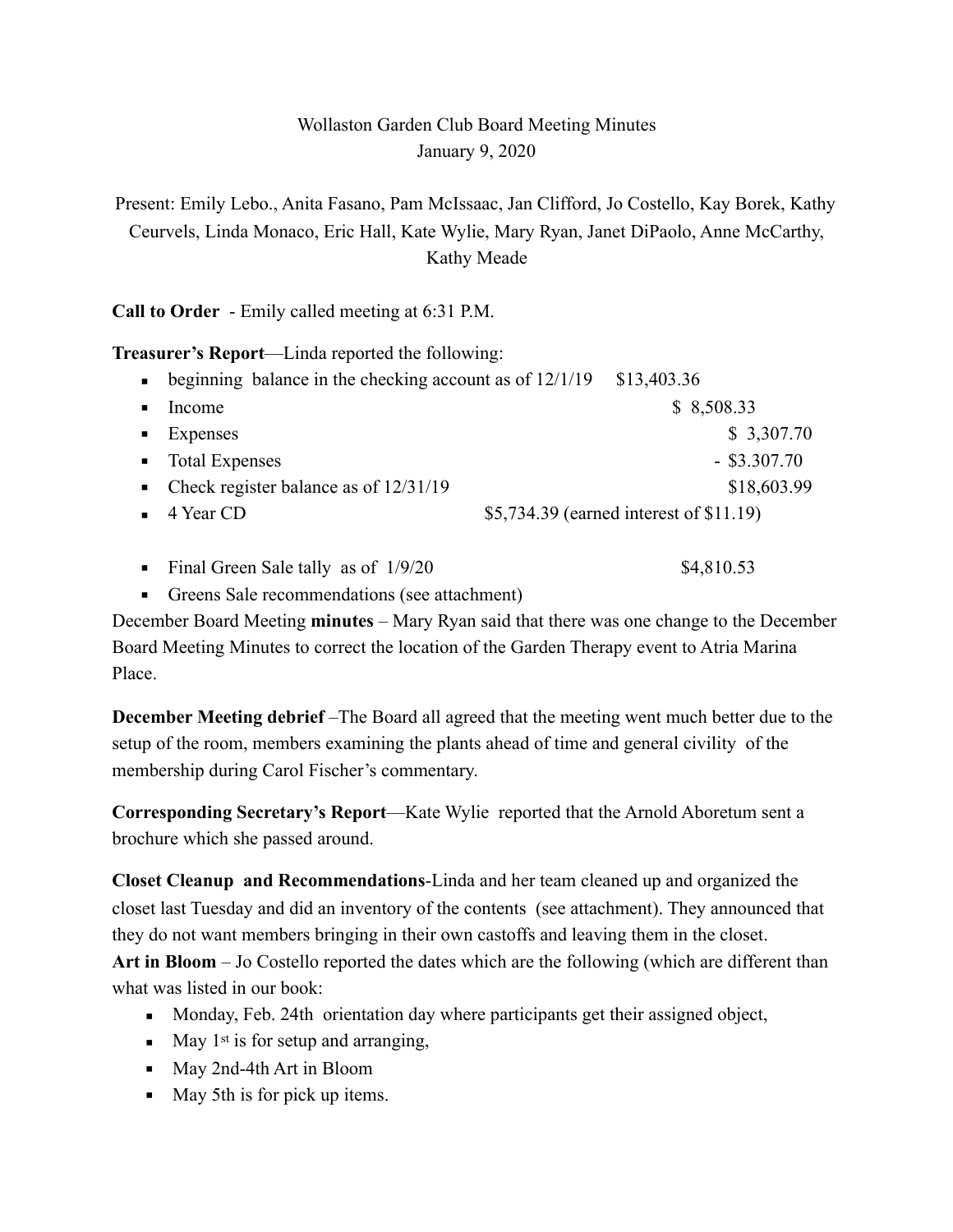Ruth Griffin and her granddaughter will also be participating.

**Tri Club April 1, 2020**- There will be a Sign Up Sheet at next week's Day Program and February's Evening Program. The Tri Club Meeting will be at Houghs Neck Congregational Church on Manet Ave. Start time is 6:30 for a light dinner before the program. The speaker is Sarah Boynton, whose techniques, secrets, and planning ideas for jewelry are made from plant material that help create award-winning entries for flower shows. Our share of the cost of the program is \$133 which we'll bring to Club Meeting.

**Program for January** 17<sup>th</sup>- Joanne Chong Caccavalle," The Art of Japanese Flower Arranging" is our featured speaker. There will there be an Opportunity Drawing of the arrangements of the demonstration. Joanne will be contacted to see if members can take home the containers and bring them back to a subsequent meeting.

**[Boston Flower Show](https://bostonflowershow.com/exhibitor-info/floor-plan/2020-boston-flower-and-garden-show-floorplan-2/)** - March 11-15, 2020 Seaport World Trade Center A brochure and entry form will be shared with members with a reminder that the Club would support any entries.

**March Conservation Meeting**- Eric gave the following report:

- City official Julianne Sullivan is working on draft of her presentation and a list of waterways (see attached).
- **•** Members are asked to check the list and send any missing waterways and comments to Eric to add to the list.
- **•** The tree warden (Chris Hayward) has closed all tickets of reports of dead trees. He will canvas neighborhoods looking for dead trees needing removal.
- **The DCR Tree Warden may also attend the meeting.**
- David Reich, chair of QCAN, sent an email to Emily urging WGC members to send letters to their city councilors to amend the ordinance banning plastic bags before it takes effect on March 1st. He included a sample letter that members could ue to send to their councilors.
- A plastic bag ban would cost more money to purchase paper bags which are more harmful to the environment.
- QCAN wants to reduce the environmental impact and encourages the amendment.
- Jan will send out a copy to Eric of David's email and they will collaborate on a cover letter which will be sent out to the membership.
- Member should send a letter to their counselors as individuals if interested.

**New Member:** Emily brought forward a new member to join the Club. Anita made a motion to accept Linda Santoro and Linda seconded it. Paperwork to follow.